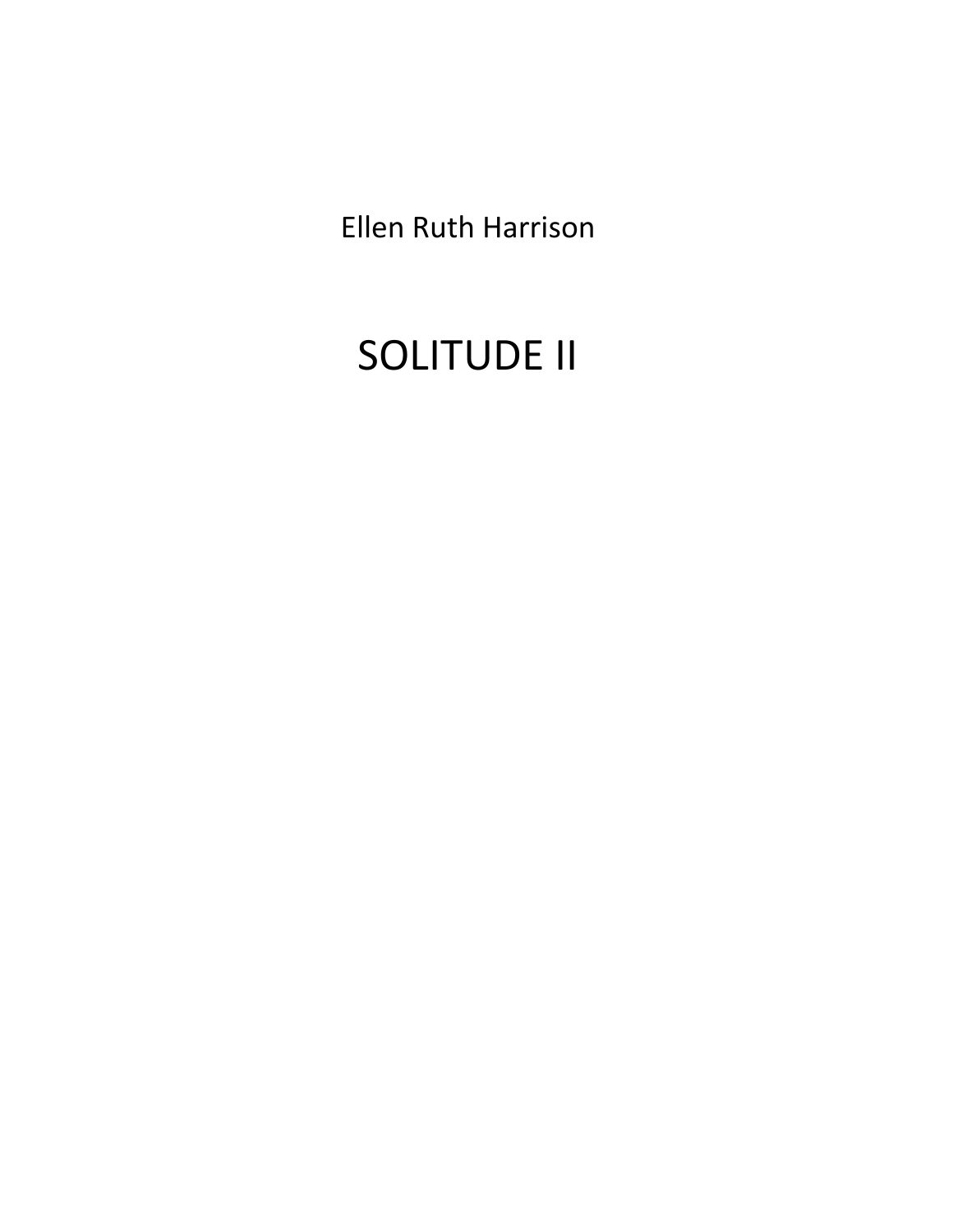## **Solitude II**

for solo viola

## **Ellen Ruth Harrison** 2015

*Solitude II* is a fantasy for solo viola in which musical ideas come and go, either fully formed or fragmentary. The music explores a variety of colors, registers, textures, dynamics, and expressive characters as the work unfolds. While writing this piece, I reflected on the following quote by Eric Nelson. "It's solitude if you like it. Loneliness if you don't." This dichotomy is reflected in the musical material, at times slow and sinuous, at times precipitous and jagged.

Duration: circa 9 minutes

ellenruthharrison.com ellen.harrison@uc.edu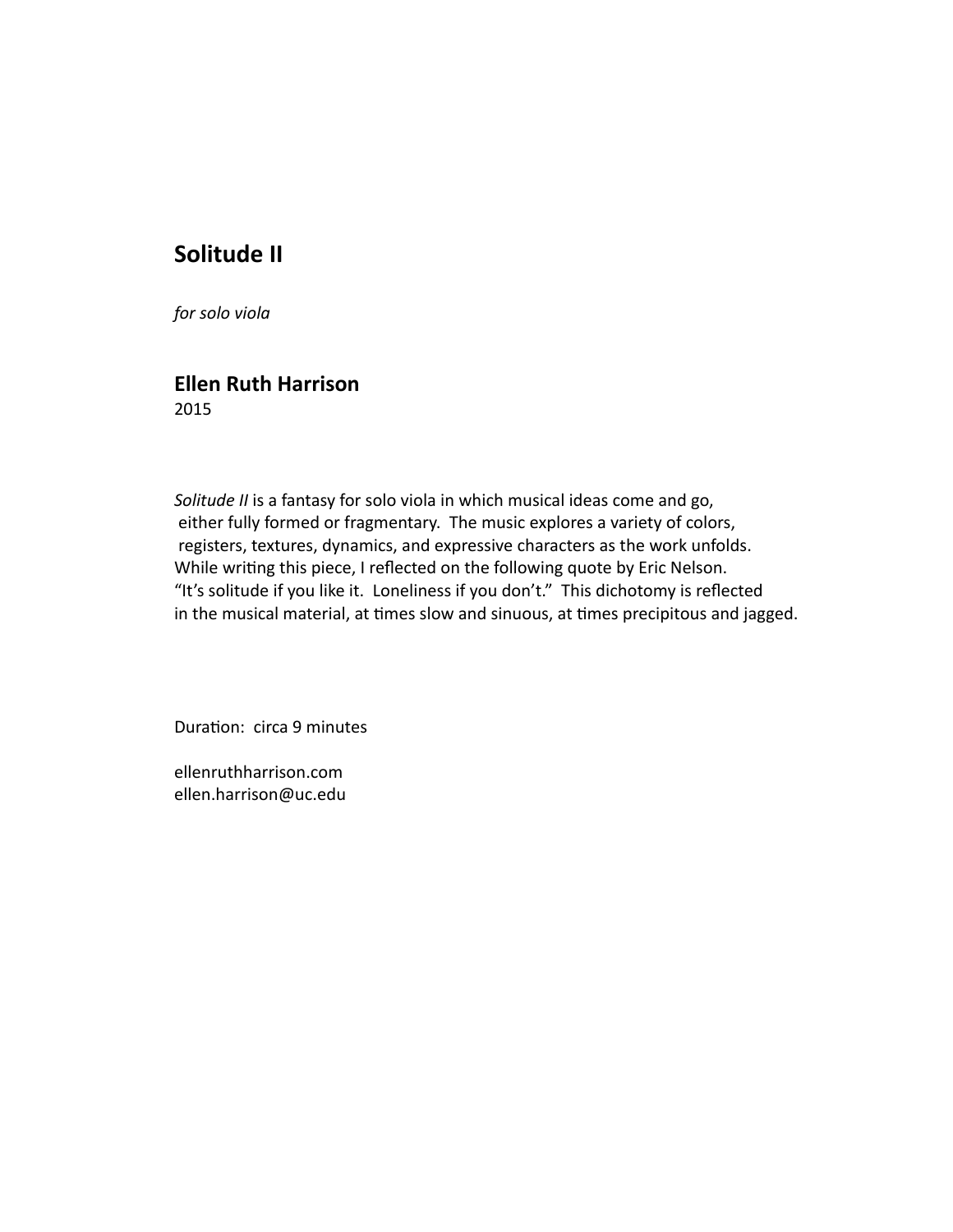## Solitude II

"It's solitude if you like it. Loneliness if you don't." (Eric Nelson)



© 2015 Ellen Ruth Harrison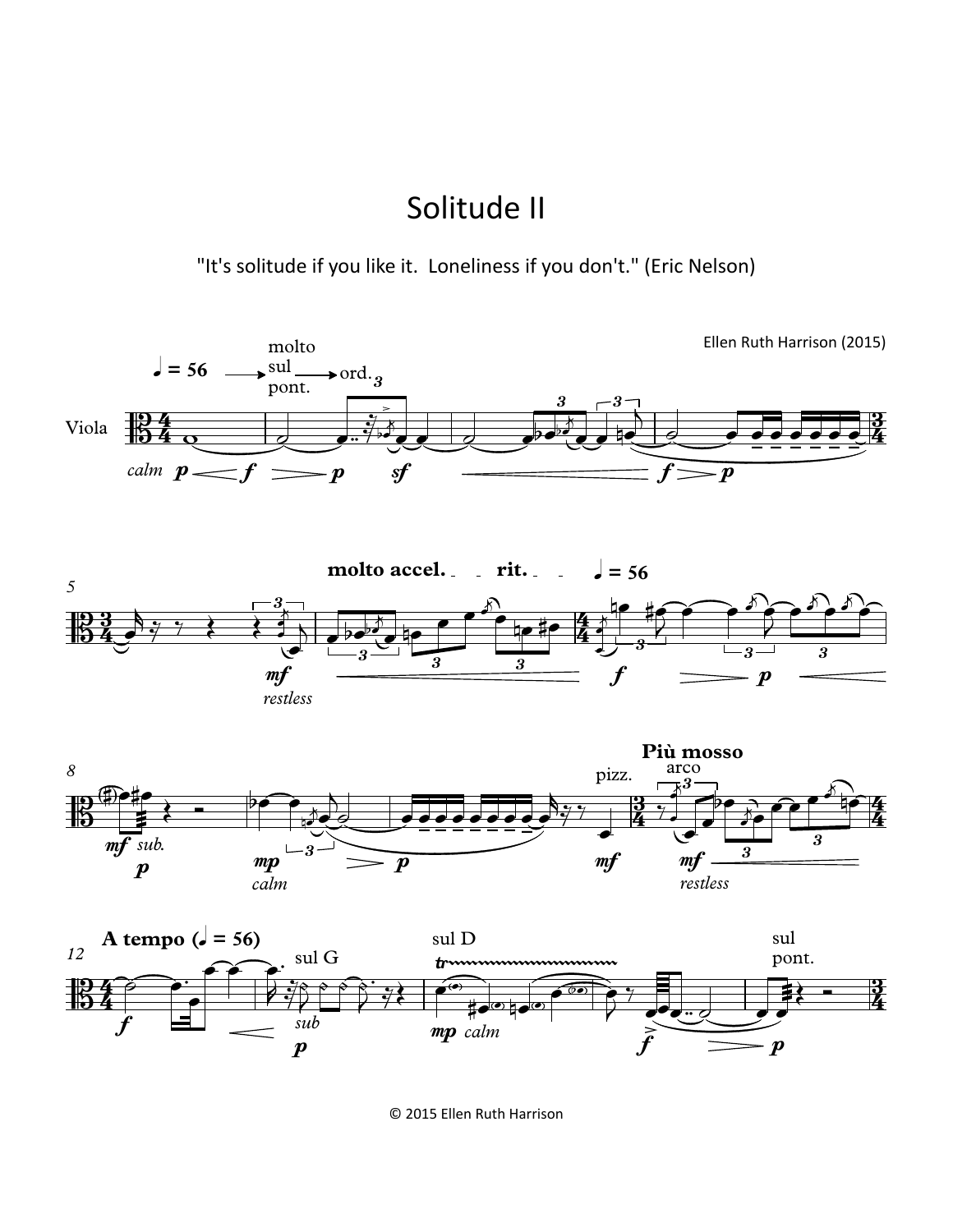









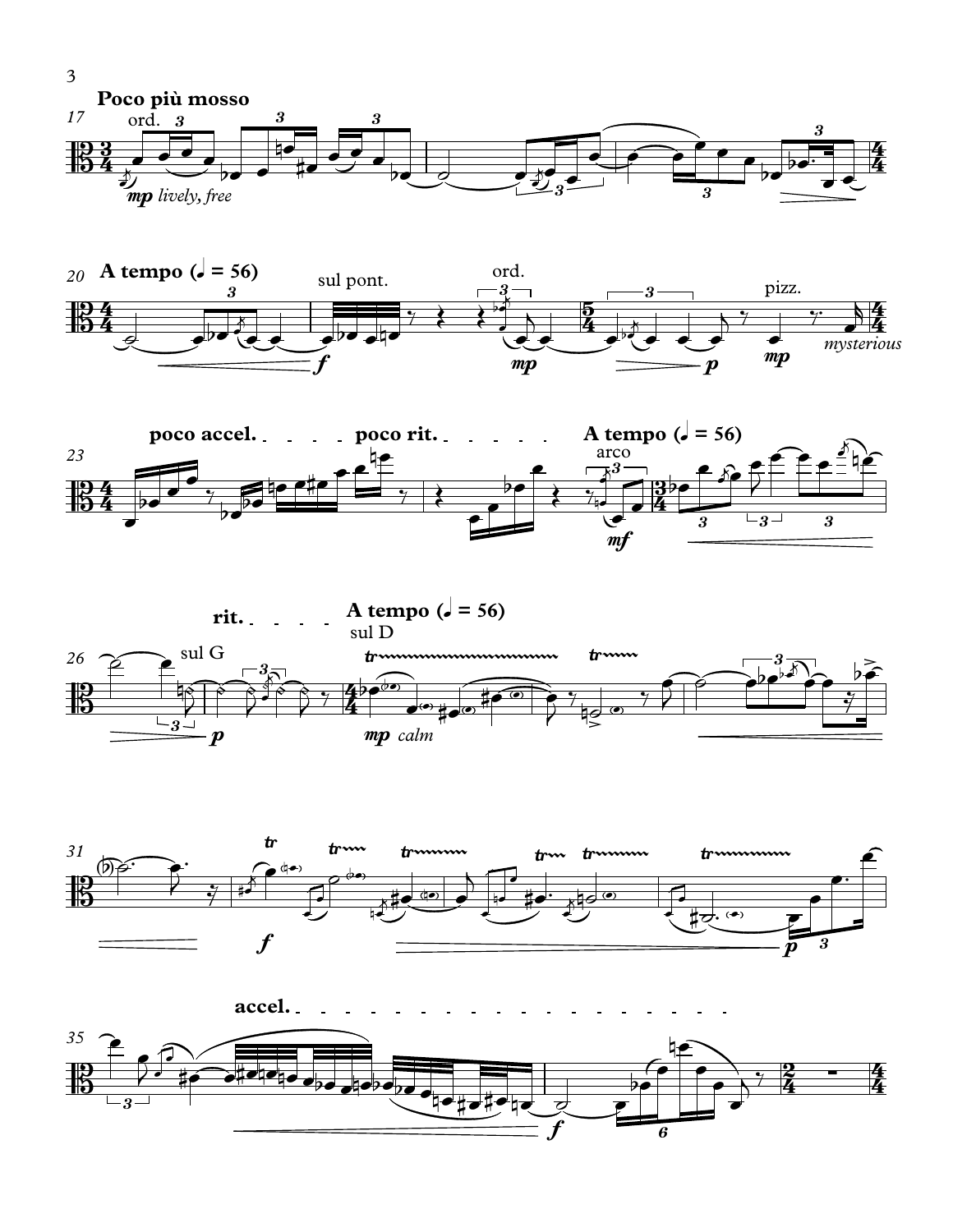









\* Timbral trills: play the fingered pitches with pressure like a harmonic.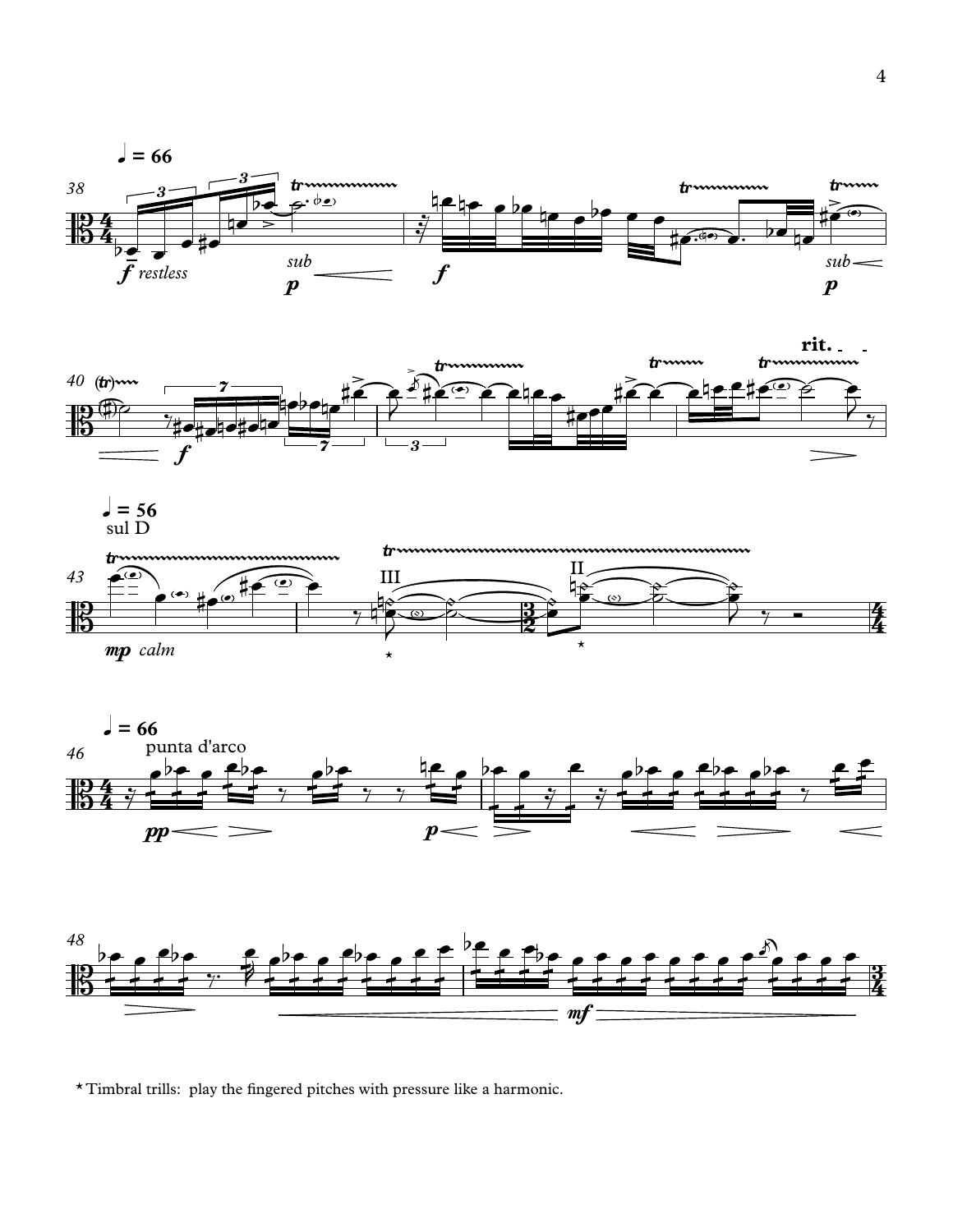







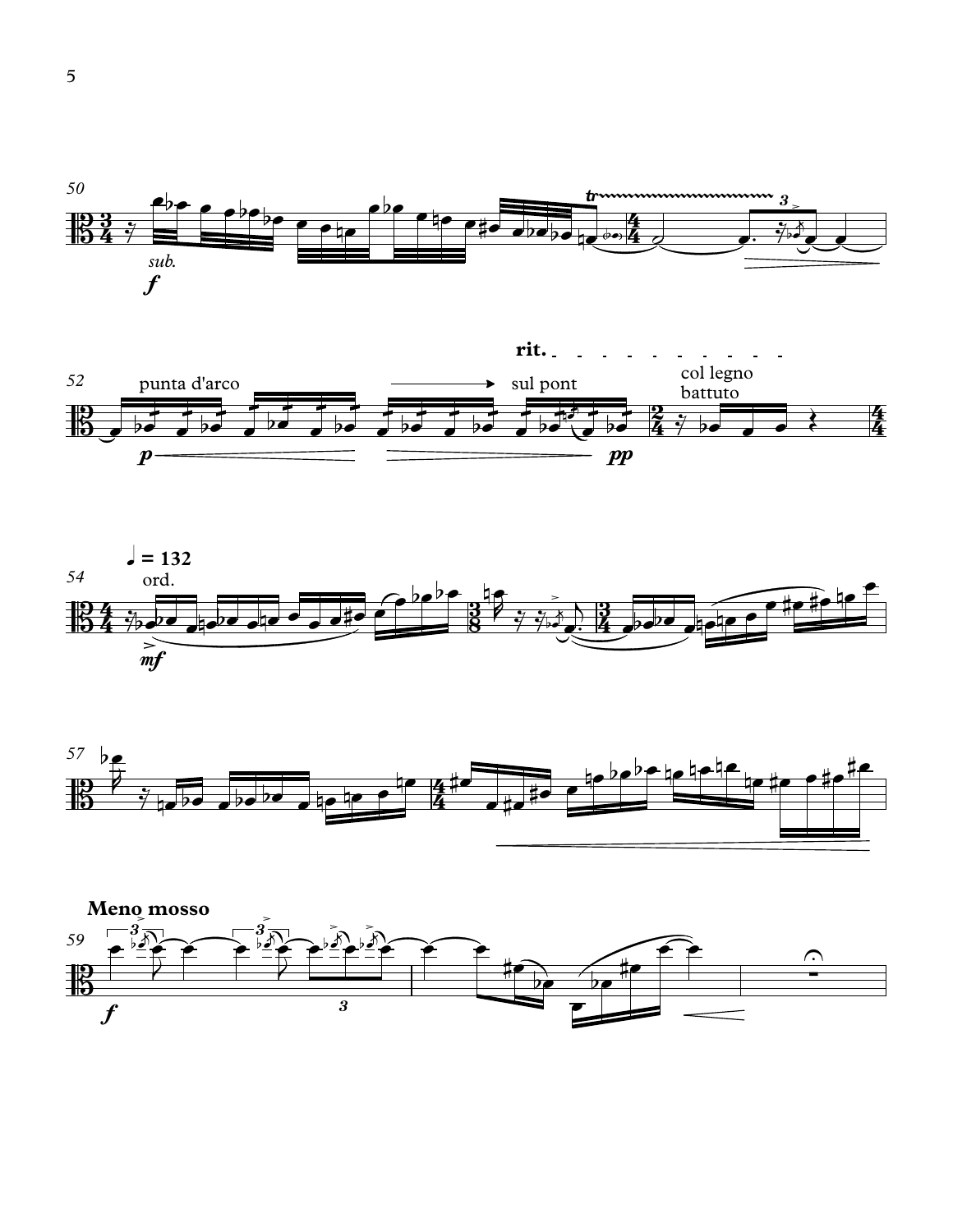











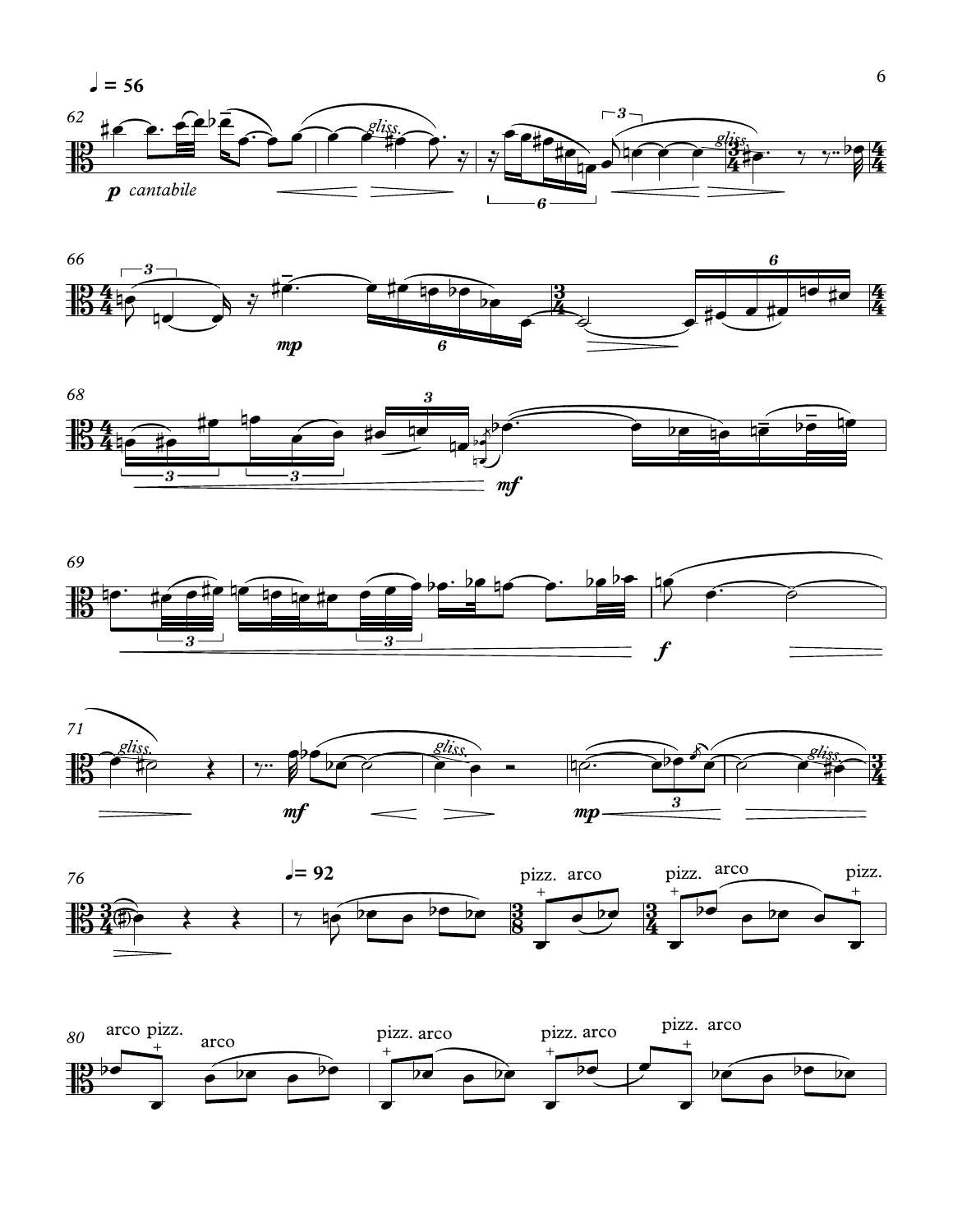